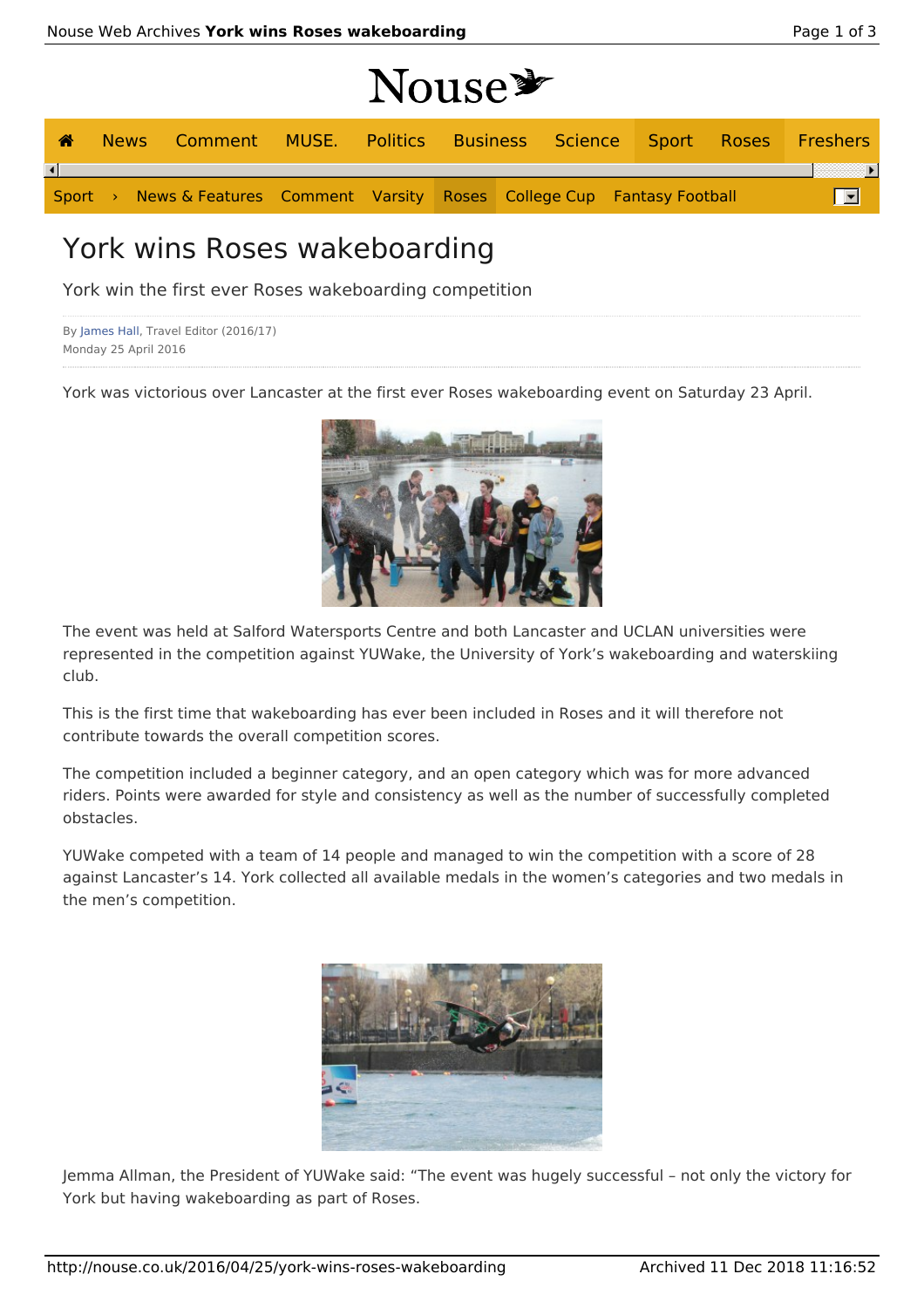## Nouse Web Archives York wins Roses wakeboarding **Page 1 and 2 and 2 and 2 of 3** and 2 of 3

"York did absolutely brilliantly, with a huge representation of all abilities, with everybody giving it their best. I'm so grateful to all the organisers and everyone who took part and had a fantastic day!"

Lara Mackey, founder of the club and winner of the women's open category commented: "I couldn't have done it without YUWake cheering me on from the side lines!

"Everyone had a great day and it was awesome meeting everyone from Lancaster, but it was even better smashing them."

YUWake is a relatively new club having been founded in 2013. It has seen its membership increase by developing beginner friendly training sessions to encourage more students to try wakeboarding and waterskiing.

For more information on how to try these sports, visit the club's Facebook page or email wakeboarding@yusu.org.

The majority of Roses events will be held at Lancaster University on the weekend of 29 April to 1 May.



About Nouse Who's Nouse

York +4 Lancaster 4–5 York

Lancaster +1 Lancaster 217–204 York